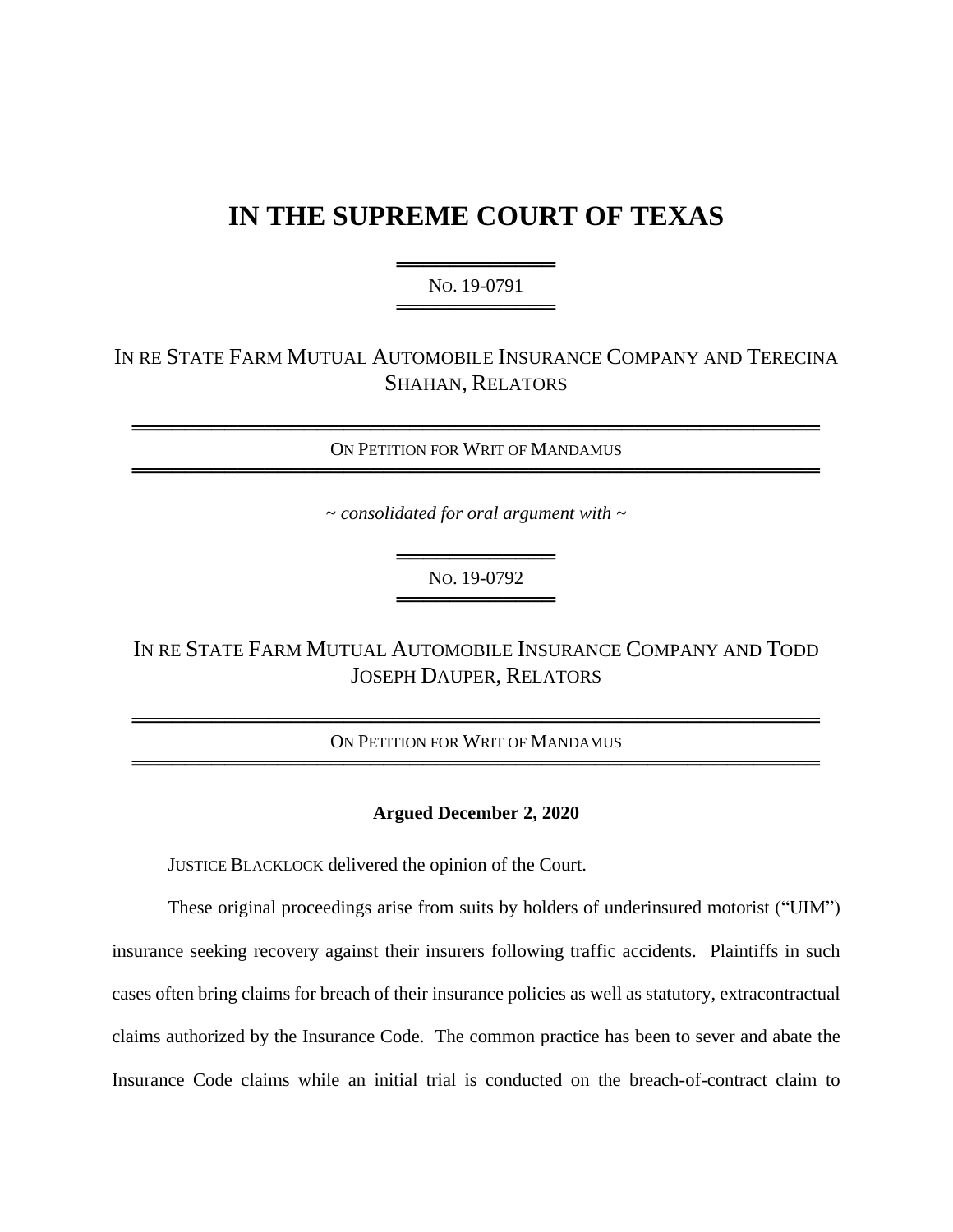determine whether the underinsured motorist was liable for the accident and, if so, the amount of damages suffered by the insured. A plaintiff who succeeds in this first phase of the case may then proceed to litigate its Insurance Code claims in light of the result of the initial trial.

A wrinkle in the cases before us is that the insureds did not sue for breach of their insurance policies. Although they seek recovery of the amount they claim to be owed under their policies, they brought only extracontractual, Insurance Code claims. They contend that because they brought only statutory claims, and because there are no breach-of-contract claims to sever and try first, no bifurcation of trial is required. As explained below, we disagree.

Under *USAA Texas Lloyds v. Menchaca*, 545 S.W.3d 479 (Tex. 2018), a plaintiff seeking recovery of benefits owed under an insurance policy must first establish his entitlement to policy benefits as a contractual matter before he can recover them as damages for an Insurance Code claim. As a result, although the plaintiffs' claims in these cases are not labeled breach of contract, they nevertheless must establish State Farm's liability under their insurance policies as a prerequisite to recovery on their Insurance Code claims. Just as an initial "car crash" trial is typically required to determine the underinsured motorist's liability and the amount of damages when the insured brings both breach-of-contract and Insurance Code claims, insureds who bring only Insurance Code claims seeking policy benefits as damages must also succeed in an initial "car crash" trial in order to lay the predicate for their statutory claims. We therefore conditionally grant the petitions for writ of mandamus and direct the trial courts to proceed in accordance with this opinion.

## **I. BACKGROUND**

Real Parties in Interest Al Dodds and Alexander Nicastro have UIM insurance with State Farm. The same counsel represents Nicastro and Dodds in this Court.

2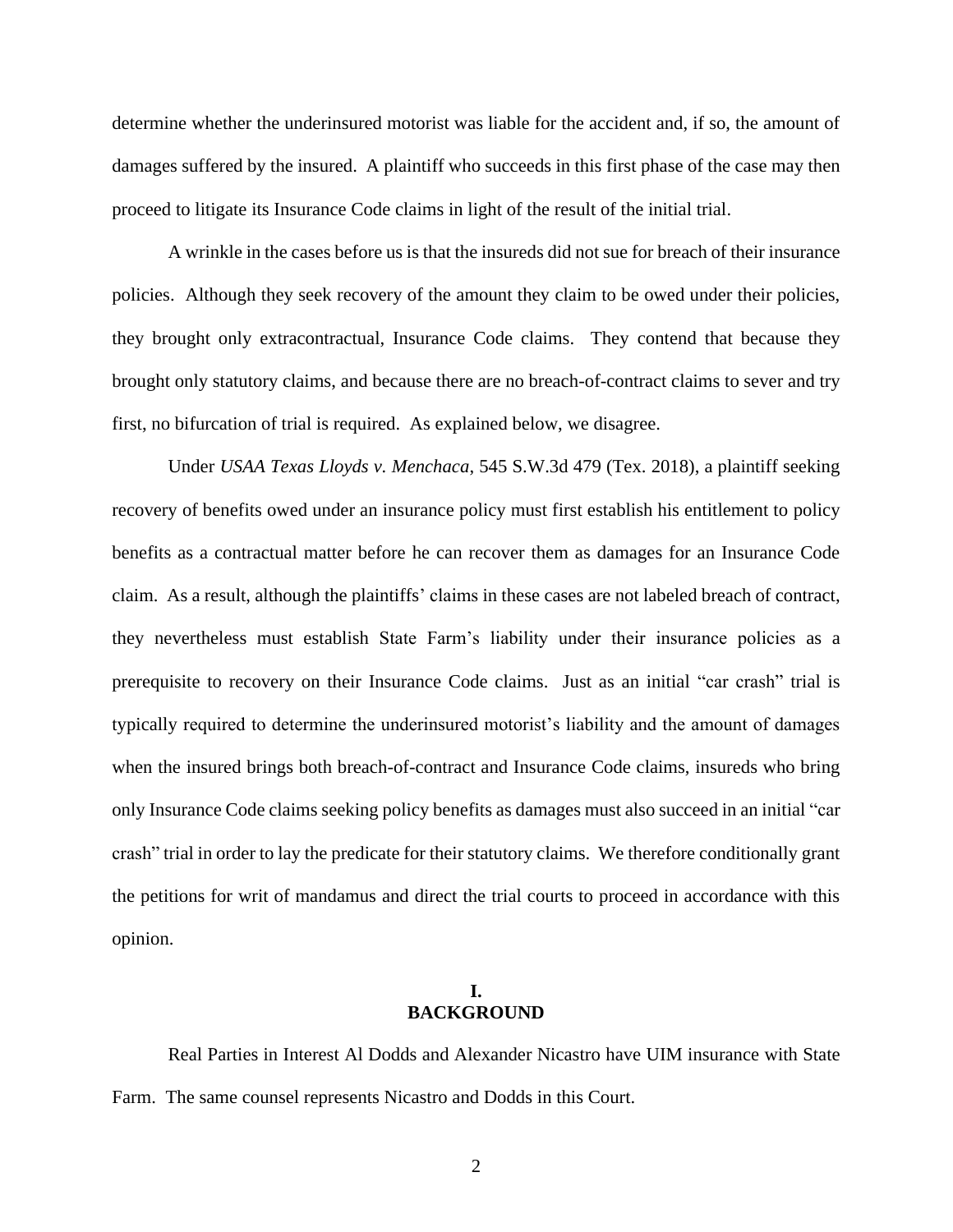Nicastro was injured when Dominique Smith allegedly swerved into Manuel Reyes who, in turn, collided with Nicastro. Nicastro seeks to recover "past medical expenses and anticipated future medical expenses totaling up to \$438,247.00." According to State Farm, Nicastro provided documentation of \$11,747 in incurred medical costs. Nicastro requested State Farm approve his acceptance of a \$30,000 settlement with Smith's insurer. State Farm obliged and told Nicastro he "has been fully indemnified" for his medical expenses. Nicastro then sought UIM benefits from State Farm. His UIM policy limit is \$100,000, but State Farm refused to pay anything.

Dodds was injured when Jose Cojchamale allegedly ran a red light and struck his vehicle. The impact caused Dodds to strike another vehicle. Dodds seeks to recover past medical expenses of \$45,668.92 and future medical expenses of \$212,250.00, totaling \$257,918.92. With State Farm's approval, Dodds accepted a \$30,000 settlement from Cojchamale's insurer, the maximum amount of Cojchamale's policy. Dodds then sought UIM benefits from State Farm, which paid Dodds an additional \$18,190.41 without an explanation for the discrepancy between the amount paid and the amount requested. Dodds' UIM policy limit is \$50,000.

Nicastro and Dodds both sued State Farm and two State Farm adjusters, who they allege failed "to attempt in good faith to effectuate a prompt, fair, and equitable settlement of a claim with respect to which the insurer's liability has become reasonably clear," TEX. INS. CODE § 541.060(a)(2)(A), and failed to "promptly provide to a policyholder a reasonable explanation of the basis in the policy, in relation to the facts or applicable law, for the insurer's denial of a claim or offer of a compromise settlement of a claim," *id.* § 541.060(a)(3). Neither Nicastro nor Dodds sued State Farm for breach of his UIM policy.

Dodds' UIM policy covers amounts he is "legally entitled to recover" from an underinsured motorist when "the total limits of insurance and self-insurance for bodily injury liability from all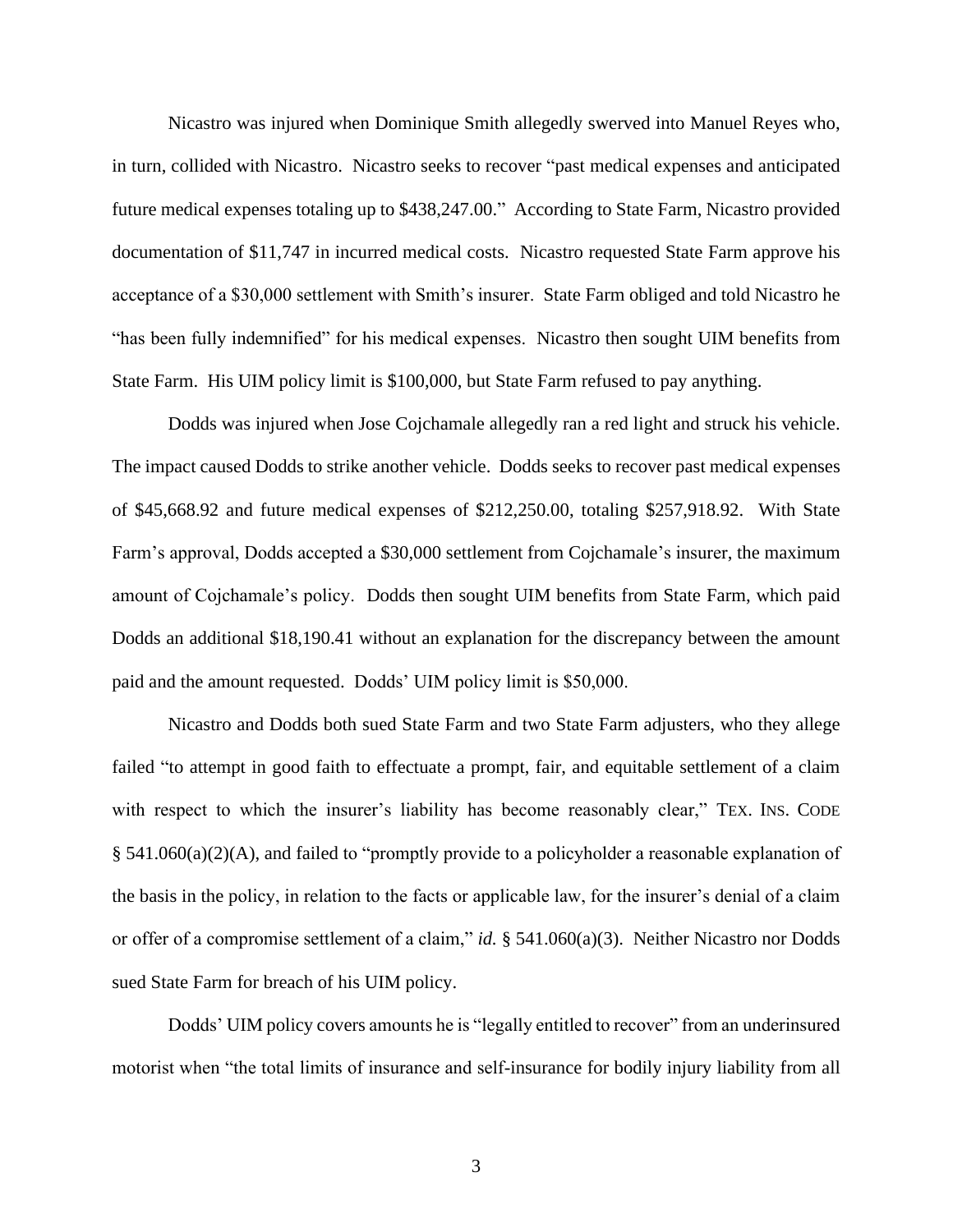sources are less than the amount needed to compensate the *insured* for *bodily injury* damages." Nicastro's policy covers amounts he is "legally entitled to recover" from an underinsured motorist whose limit of liability "is not enough to pay the full amount the *covered person* is legally entitled to recover as damages." As damages for their Insurance Code claims, Nicastro and Dodds both seek the amounts State Farm allegedly should have paid them under their UIM policies.

In both cases, State Farm filed motions for bifurcated trial under Rule 174(b). State Farm argued that before its liability for Insurance Code claims can be determined, an initial trial is necessary to establish the liability and underinsured status of the other motorists. The matters to be determined in this initial trial, State Farm contends, are necessary predicates to the plaintiffs' statutory claims. As State Farm sees it, the plaintiffs must obtain a judicial determination that the third parties are liable for their injuries and are underinsured motorists before the plaintiffs can recover on their Insurance Code claims. Nicastro and Dodds opposed State Farm's motions, arguing that (1) they may recover UIM benefits as extracontractual damages without first establishing that they are "legally entitled to recover" from the underinsured motorists if they do not allege a breach-of-contract claim, and (2) this Court's decision in *USAA Texas Lloyds v. Menchaca*, 545 S.W.3d 479 (Tex. 2018), overruled *Brainard v. Trinity Universal Insurance Co.*, 216 S.W.3d 809 (Tex. 2006), and changed well-established principles governing UIM claims.

The trial courts denied State Farm's motions. State Farm petitioned for mandamus relief in the Fifth Court of Appeals, arguing the trial courts abused their discretion in denying State Farm's motions to bifurcate. The court of appeals denied the petitions without substantive explanation. State Farm filed mandamus petitions in this Court.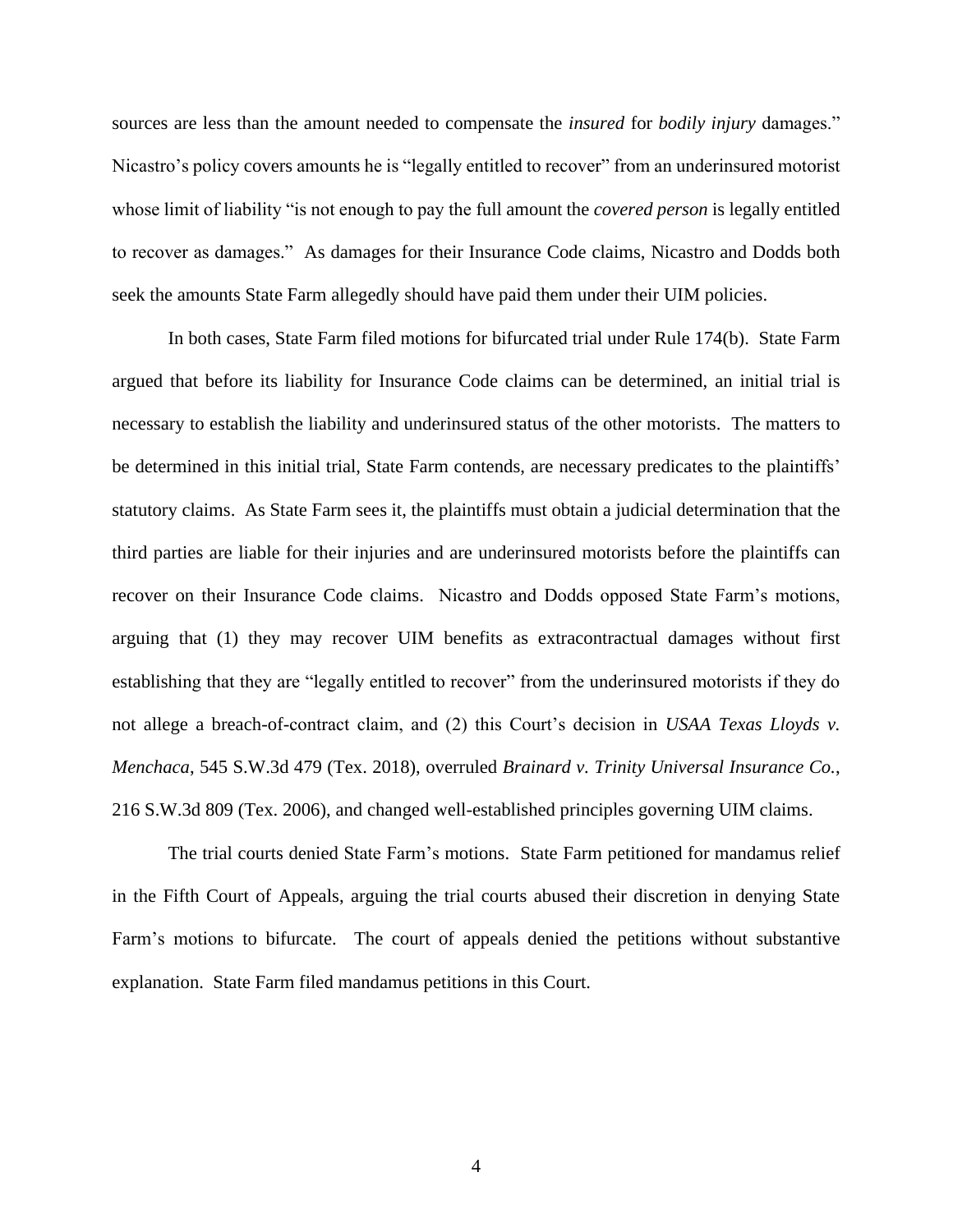#### **II. STANDARD OF REVIEW**

Mandamus is an extraordinary remedy that will issue "only to correct a clear abuse of discretion or the violation of a duty imposed by law when there is no other adequate remedy by law." *Walker v. Packer*, 827 S.W.2d 833, 839 (Tex. 1992) (orig. proceeding) (quoting *Johnson v. Fourth Court of Appeals*, 700 S.W.2d 916, 917 (Tex. 1985) (orig. proceeding)). Generally, mandamus relief is unavailable "to correct incidental trial court rulings when there is a remedy by appeal." *In re Entergy Corp.*, 142 S.W.3d 316, 320 (Tex. 2004) (orig. proceeding) (per curiam). A trial court abuses its discretion when its "ruling is arbitrary and unreasonable, made without regard for guiding legal principles or supporting evidence." *In re Nationwide Ins. Co. of Am.*, 494 S.W.3d 708, 712 (Tex. 2016) (orig. proceeding). We determine the adequacy of an appellate remedy "by balancing the benefits of mandamus review against its detriments." *In re Team Rocket, L.P.*, 256 S.W.3d 257, 262 (Tex. 2008) (orig. proceeding).

## **III. THE INSURANCE CODE CLAIMS**

Nicastro and Dodds sued State Farm for violations of sections  $541.060(a)(2)(A)$  and  $(a)(3)$ of the Insurance Code. An insurer violates section 541.060(a)(2)(A) if it "fail[s] to attempt in good faith to effectuate a prompt, fair, and equitable settlement of a claim with respect to which the insurer's liability has become reasonably clear." An insurer violates section 541.060(a)(3) if it "fail[s] to promptly provide to a policyholder a reasonable explanation of the basis in the policy, in relation to the facts or applicable law, for the insurer's denial of a claim or offer of a compromise settlement." As an initial matter, the parties disagree about what the plaintiffs must show to recover on their Insurance Code claims. We must resolve that disagreement before assessing whether State Farm is entitled to the bifurcated trials it seeks.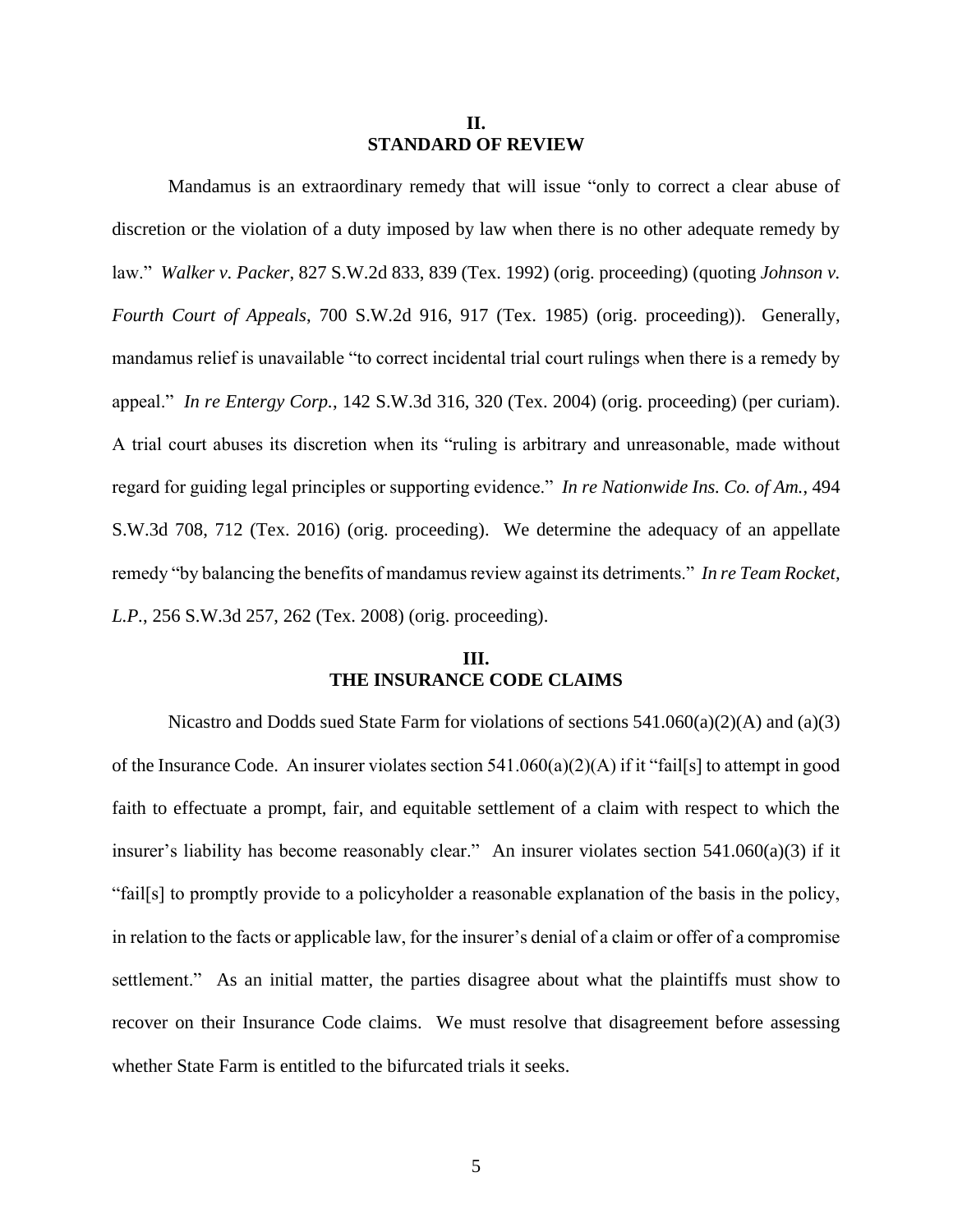State Farm contends a UIM insurer has no obligation to pay policy benefits as damages for Insurance Code claims unless the insured first establishes the insurer's liability under the UIM policy. To establish that liability, State Farm argues, the insured must obtain a judicial determination that the other motorist is liable for the crash and has insurance coverage insufficient to cover the insured's damages. Nicastro and Dodds disagree. They contend State Farm is liable to them if it violates the Insurance Code, irrespective of whether they can prove entitlement to policy benefits. They argue that to succeed on their Insurance Code claims they must only show that (1) State Farm failed to offer them fair settlements when its liability became "reasonably clear," or (2) State Farm failed to provide reasonable explanations for its denials of the claims or offers of compromise settlements. TEX. INS. CODE  $\S\S 541.060(a)(2)(A)$ , (a)(3).

In *Menchaca*,<sup>1</sup> this Court recognized two paths an insured may take to establish the damages caused by an insurer's violation of the Insurance Code: either the insured establishes (1) "a right to receive benefits under the policy" or (2) "an injury independent of a right to benefits."

<sup>1</sup> Understanding *Menchaca*'s precedential status requires careful examination of the different sections of the Court's opinion and the alignment of votes for each. With only eight Justices sitting, some parts of the opinion sections III.B through III.G—garnered only a plurality of four or fewer votes. These portions of the opinion do not represent the view of a majority of the Court at the time and are therefore not binding precedent of the Court. *See Cincinnati Life Ins. Co. v. Cates*, 927 S.W.2d 623, 626 (Tex. 1996) ("Plurality opinions are not binding precedent of this Court."); *Univ. of Tex. Med. Branch at Galveston v. York*, 871 S.W.2d 175, 177 (Tex. 1994) ("Because the principles of law involved have not been agreed upon by a majority of the sitting court, the plurality opinion is not authority for determination of other cases, either in this Court or lower courts."). A majority of the Court, however, joined sections I, II, and III.A of *Menchaca*. These portions of *Menchaca* represent the opinion of a majority of the Court at the time, and they carry the full weight of the precedent of this Court. The citations to *Menchaca* contained in today's opinion all come from portions of *Menchaca* that unquestionably represent the precedent of this Court.

Section II of *Menchaca*—which garnered seven votes—articulates five interlocking legal principles applicable to insurance litigation, several of which have application in today's cases. *See* 545 S.W.3d at 486–503. Those principles are: (1) "an insured cannot recover policy benefits for an insurer's statutory violation if the insured does not have a right to receive benefits under the policy"; (2) "an insured who establishes a right to receive benefits under an insurance policy can recover those benefits as 'actual damages' under the statute if the insurer's statutory violation causes the loss of the benefits"; (3) "an insured can recover benefits as actual damages under the Insurance Code even if the insured has no right to those benefits under the policy, if the insurer's conduct caused the insured to lose that contractual right"; (4) "an insurer's extra-contractual liability is 'distinct' from its liability for benefits under the insurance policy"; and (5) "[a]n insured cannot recover any damages based on an insurer's statutory violation unless the insured establishes a right to receive benefits under the policy or an injury independent of a right to receive benefits." *Id*. at 490–502 (cleaned up).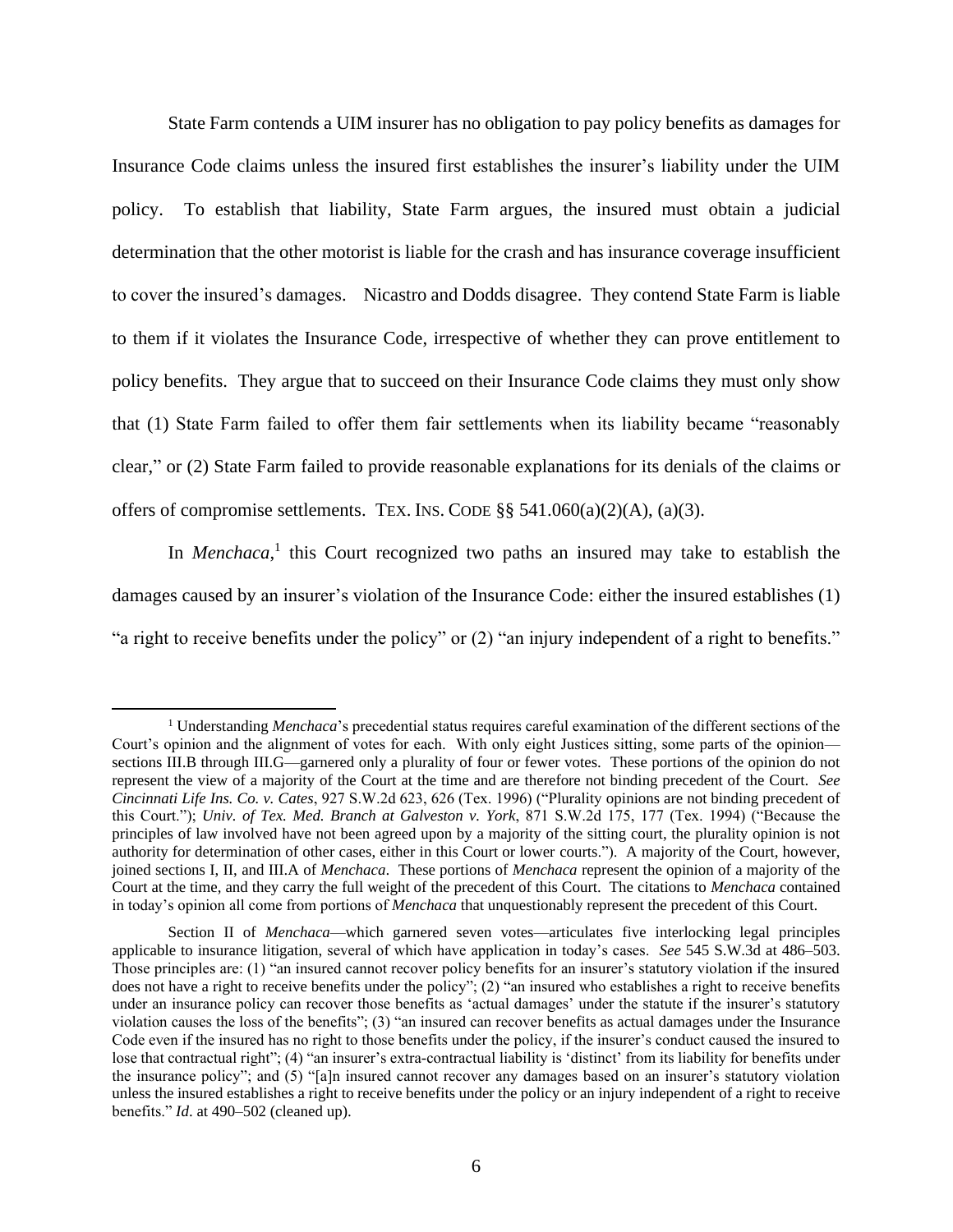545 S.W.3d at 500. Under the first path, if an insured "establishes a right to receive benefits under the insurance policy [he] can recover those benefits as 'actual damages' under the [Insurance Code] if the insurer's statutory violation causes the loss of benefits." *Id.* at 495. And under the second path, "if an insurer's statutory violation causes an injury independent of the insured's right to recover policy benefits, the insured may recover damages for that injury even if the policy does not entitle the insured to receive benefits." *Id.* at 499. As *Menchaca* made clear, there is no alternative to these two pathways. "An insured cannot recover *any* damages based on an insurer's statutory violation if the insured had no right to receive benefits under the policy and sustained no injury independent of a right to benefits." *Id*. at 489.

The plaintiffs contend this two-pronged framework is limited to homeowners' insurance claims like the one in *Menchaca*, but that is not the case. The dual pathway outlined in *Menchaca* emerges from a line of cases that includes UIM cases and does not distinguish between varieties of insurance policies. *See, e.g.*, *Provident Am. Ins. Co. v. Castañeda*, 988 S.W.2d 189, 198 (Tex. 1998) (addressing damages recoverable if an insurer fails to adequately investigate a health insurance policy claim); *Republic Ins. Co. v. Stoker*, 903 S.W.2d 338, 341 (Tex. 1995) (recognizing the possibility an insurer may cause injury independent of UIM policy claim when denying the claim); *Aranda v. Ins. Co. of N. Am.*, 748 S.W.2d 210, 213 (Tex. 1998) (developing test to assess whether insurer's denial of insurance claims was in "good faith" in workers' compensation context), *overruled by Tex. Mut. Ins. Co. v. Ruttiger*, 381 S.W.3d 430 (Tex. 2012).

#### **A. INDEPENDENT INJURY**

Relying on *Menchaca*'s second path, Nicastro and Dodds allege State Farm caused them independent injuries by violating the Insurance Code. We continue to recognize "the possibility that in denying [a] claim, the insurer may commit some act, so extreme, that would cause injury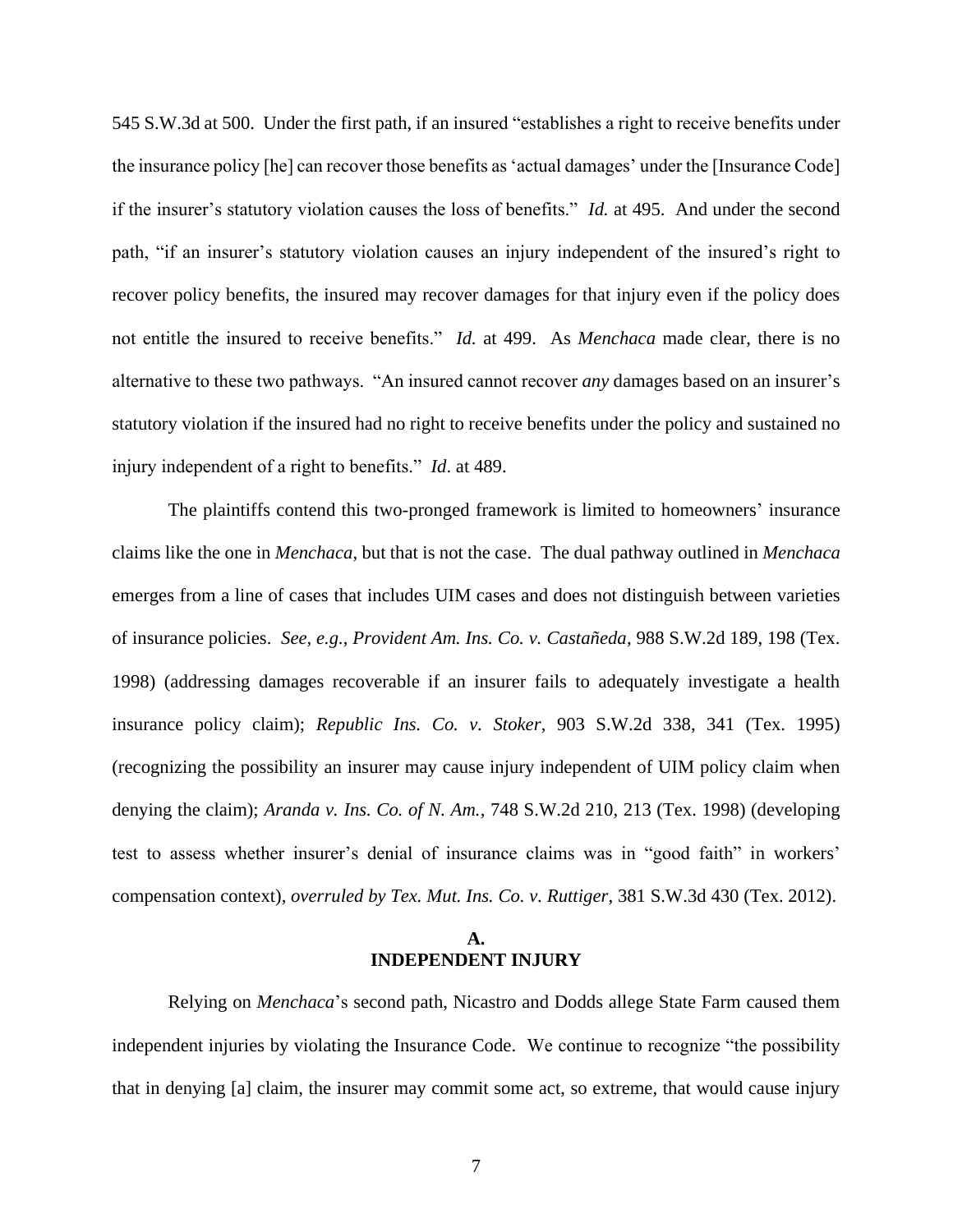independent of the policy claim." *Stoker*, 903 S.W.2d at 341. To establish "injury independent of the policy claim," however, Nicastro and Dodds must show their "damages are truly independent of [their] right to receive policy benefits." *Menchaca*, 545 S.W.3d at 500. In other words, to recover under an independent-injury theory, the insureds must establish that State Farm's statutory violations caused an injury apart from State Farm's failure to pay as much as the insureds believe they should have been paid under their UIM policies.

Here, however, the only injury Nicastro and Dodds assert is State Farm's failure to adequately pay them under their UIM policies. They seek, as damages for their Insurance Code claims, the amount they believe State Farm should have offered or paid under the policies. This is precisely the theory of recovery *Menchaca* foreclosed in the absence of a right to policy benefits: "When an insured seeks to recover damages that are predicated on, flow from, or stem from policy benefits, the general rule applies and precludes recovery unless the policy entitles the insured to those benefits." *Id*.

Nicastro and Dodds emphasize that their claims under the Insurance Code are not premised on the denial of benefits. Instead, they are premised on the failure to offer a reasonable settlement and the failure to explain the denial of benefits. True, the *claims* are premised on State Farm's violations of the Insurance Code, not its violations of the UIM policies. But as explained in *Menchaca* and prior cases, when it comes to damages, the question is not whether the insured's *claims* are independent of the right to receive policy benefits. The question is whether the alleged "*damages* are truly independent of the insured's right to receive policy benefits." *Id.* at 499–500 (emphasis added); *see also Castañeda*, 988 S.W.2d at 198 ("[N]one of the actions or inactions of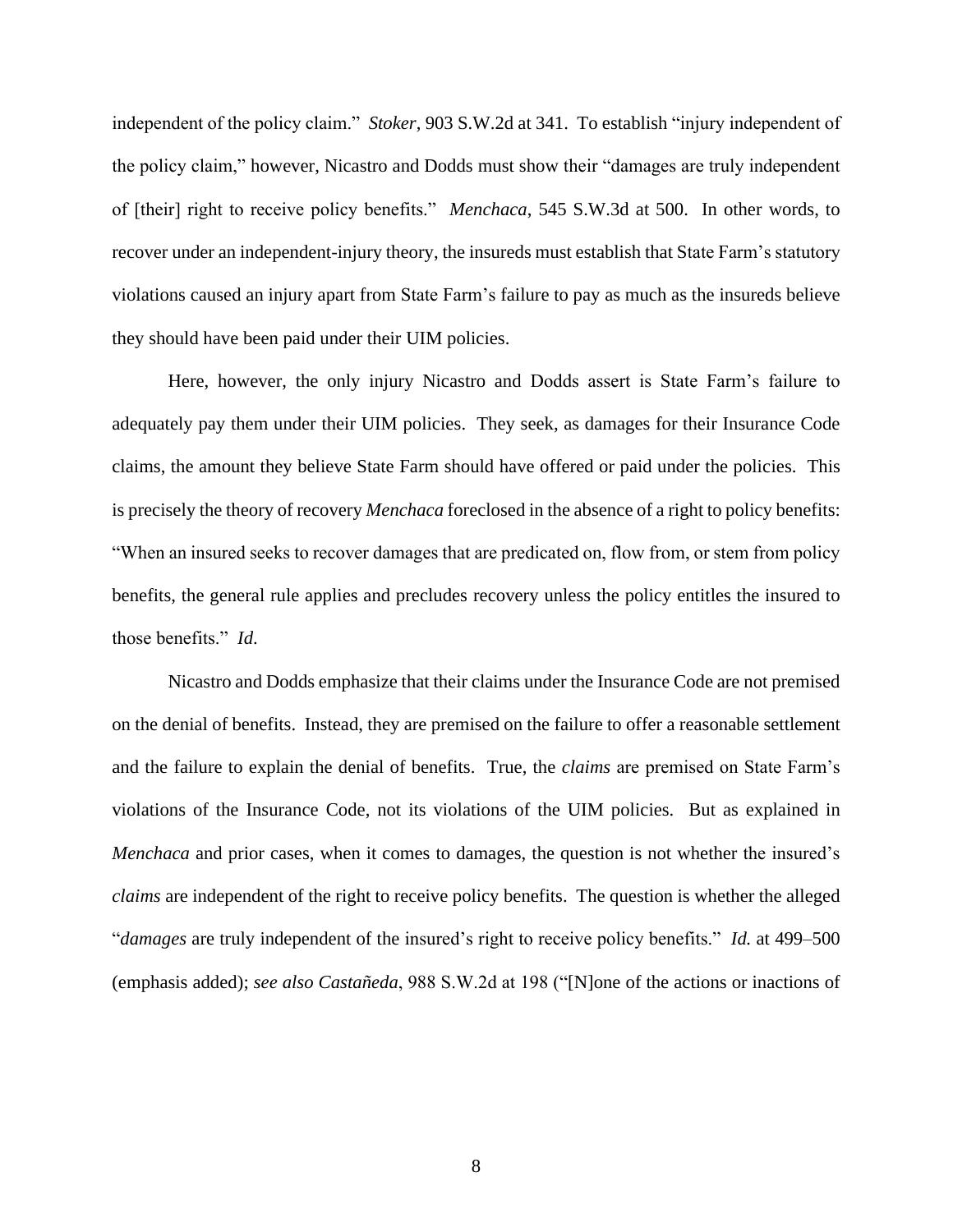Provident American was the producing cause of any damage separate and apart from those that would have resulted from a wrongful denial of the claim.").<sup>2</sup>

Again, the only damages claimed by Nicastro and Dodds are predicated on State Farm's obligation to pay them under their UIM policies. Said otherwise, the insureds' theory of damages is that if State Farm had followed the Insurance Code, it would have paid more in UIM benefits than it did. These are not "damages [that] are truly independent of the [ ] right to receive policy benefits." *Id*. To the contrary, the insureds' entitlement to these damages is entirely predicated on their entitlement to policy benefits. They assert no injuries independent of the denial or underpayment of benefits. Their statutory claims are merely a means to recoup damages in the amount of a reasonable settlement offer under the policies; they are not "truly independent" of Nicastro's and Dodds' rights to receive policy benefits. *See id.* at 499–500. As a result, the insureds cannot recover for State Farm's alleged Insurance Code violations under an "independentinjury" theory.<sup>3</sup>

<sup>2</sup> Quoting *Menchaca*, Nicastro and Dodds argue "an insured need not prevail on a separate breach-of-contract claim to recover policy benefits for a statutory violation." 545 S.W.3d at 504. They neglect, however, to cite another passage from *Menchaca* that clarifies this holding: "While an insured cannot recover policy benefits for a statutory violation unless the jury finds that the insured had a right to benefits under the policy, the insured does not also have to prevail on a separate breach-of-contract claim based on the insurer's failure to pay those benefits." *Id.* at 494. Under *Menchaca*, Nicastro and Dodds cannot simply allege statutory claims under the Insurance Code and thereby bypass the requirement that they establish their rights to receive benefits under their policies.

<sup>&</sup>lt;sup>3</sup> Nicastro and Dodds correctly observe that State Farm's obligations under the Insurance Code are triggered as soon as its liability becomes "reasonably clear." *See* TEX. INS. CODE § 541.060(a)(2)(A). From this premise, they reason that they need not show State Farm's ultimate liability under the policies in order to establish that at some point its liability had become "reasonably clear." State Farm responds that its liability to pay a UIM claim does not become "reasonably clear" until "the insured obtains a judgment establishing the liability and underinsured status of the other motorist." *Brainard*, 216 S.W.3d at 818. We need not resolve that dispute, however. Regardless of *when* the insurer's statutory duty to attempt a good-faith settlement arises, *Menchaca* establishes that the insured does not suffer legally cognizable damages owing to the insurer's breach of that duty unless (1) he was actually owed benefits under the policy or (2) the refusal to settle causes him damages independent of his entitlement to policy benefits. 545 S.W.3d at 500.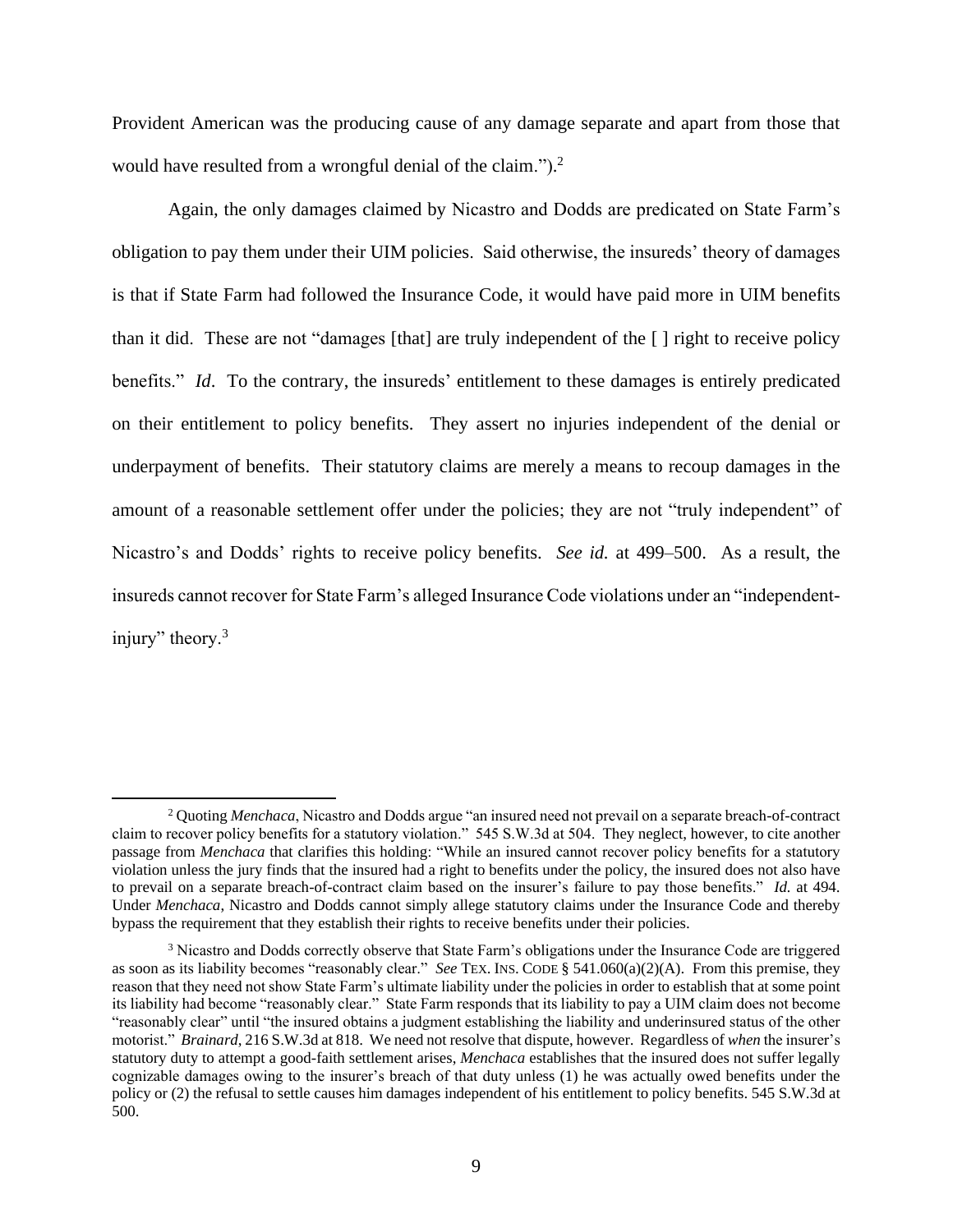#### **B. RIGHT TO RECEIVE BENEFITS UNDER THE POLICY**

Because the insureds do not allege "damages [that] are truly independent of the insured's right to receive policy benefits," they must establish their rights to policy benefits in order to recover on their Insurance Code claims. *Id.* Establishing a right to UIM policy benefits, however, is not always a straightforward enterprise. As this Court previously observed, a "UIM contract is unique because, according to its terms, benefits are conditioned upon the insured's legal entitlement to receive damages from a third party." *Brainard*, 216 S.W.3d at 818.

This "unique" aspect of UIM claims arises from both the Insurance Code and the terms of UIM policies. The Insurance Code requires that UIM coverage must:

provide for payment to the insured of all *sums which he shall be legally entitled to recover as damages* from owners or operators of underinsured motor vehicles because of bodily injury or property damage in an amount up to the limit specified in the policy, reduced by the amount recovered or recoverable from the insurer of the underinsured motor vehicle.

TEX. INS. CODE § 1952.106 (emphasis added). The policies at issue here employ similar "legally entitled to recover" language. Under both the Insurance Code and these policies, State Farm "is obligated to pay damages which the insured is 'legally entitled to recover' from the underinsured motorist." *Brainard*, 216 S.W.3d at 818. In *Brainard*, we interpreted this language to mean that an "insurer's contractual obligation to pay benefits does not arise until liability and damages are determined." *Id*. Thus, in order to establish State Farm's liability to them under their UIM policies—as they must to recover on their Insurance Code claims—Nicastro and Dodds must first obtain determinations of the third-party drivers' liability and the amount of damages.

With this legal background in mind, we must decide whether State Farm is entitled to bifurcated trials, which would consist of (1) initial "car crash" trials to determine the underinsured motorists' liabilities and therefore State Farm's liability under the UIM policies and, if the insureds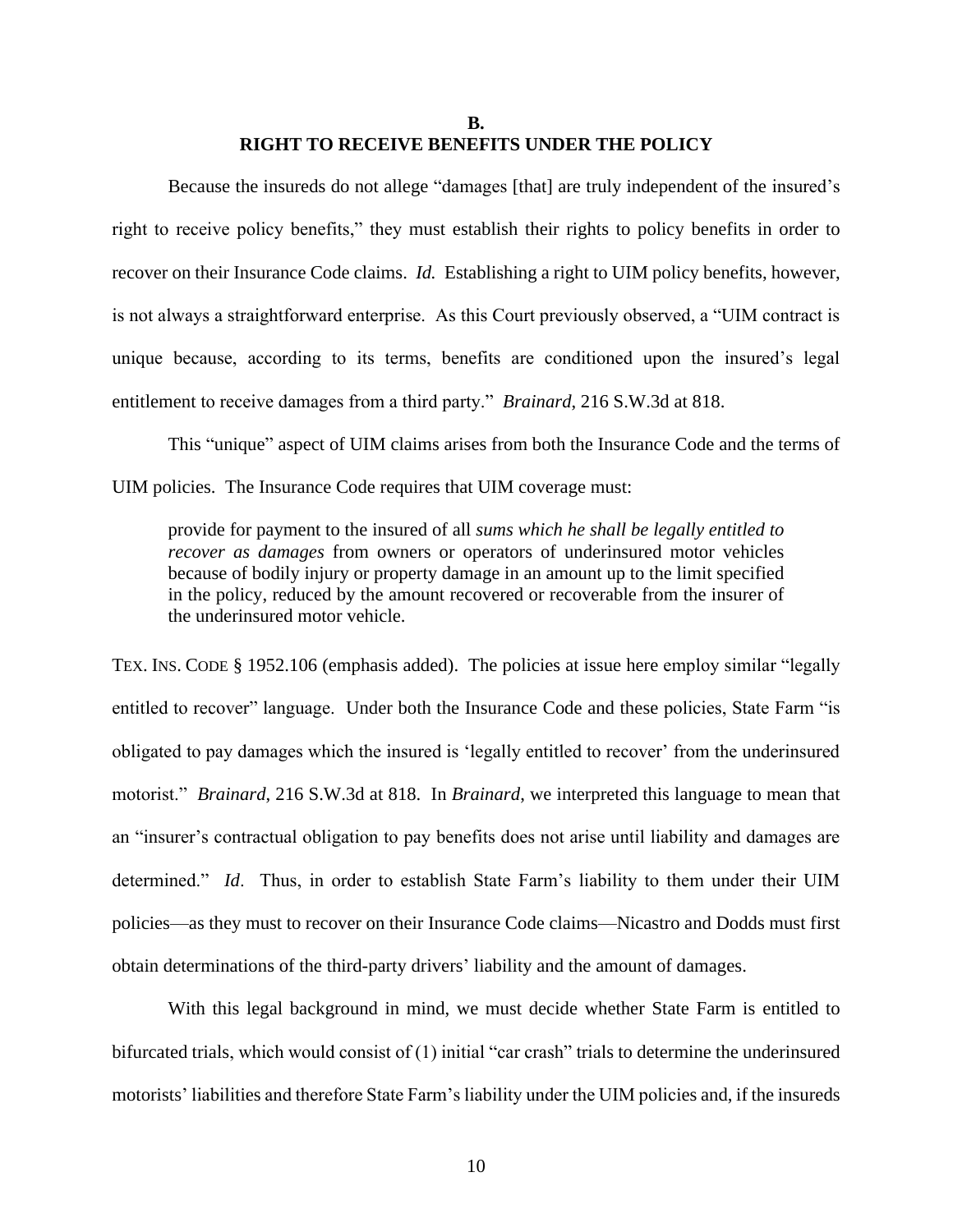succeed at the initial trials, (2) trials of the Insurance Code claims to determine whether State Farm violated its statutory obligations. State Farm urges us to follow the practice of the courts of appeals, which routinely require bifurcation of trial in cases, like these two, where the insurer's liability for statutory claims is predicated on its liability for breach of the UIM policy. *See, e.g.*, *In re Colonial Cnty. Mut. Ins. Co.*, No. 01-19-00391-CV, 2019 WL 5699735, at \*5 (Tex. App.— Houston [1st Dist.] Nov. 5, 2019, orig. proceeding) (per curiam) (mem. op.) (ordering the trial court to abate the severed statutory extracontractual claims until resolution of breach of contract suit). $4$ 

We agree with the many court of appeals decisions holding that "extra-contractual claims" must be [bifurcated] until the underinsured motorist breach of contract claim is determined." *In re Allstate Fire & Cas. Ins. Co.*, No. 12-17-00266-CV, 2017 WL 5167350, at \*4 (Tex. App.— Tyler Nov. 8, 2017, orig. proceeding) (mem. op.). In the unique context of UIM litigation, this common bifurcation process makes sense for at least two reasons.

First, bifurcation tends to preserve judicial resources. The plaintiffs' Insurance Code claims cannot be resolved without first determining whether State Farm has a contractual duty to pay UIM benefits. "The rationale for requiring [bifurcation] of these types of [statutory] claims is that they may be rendered moot by a determination of underlying [non-]liability." *Id.* The insureds' statutory claims need not be considered at all if State Farm has no duty to pay under their policies. Like any other litigant, "[i]nsurers have a substantial right not to undergo the expense of litigating and conducting discovery on issues that ultimately may be unnecessary because of the

<sup>4</sup> *See also In re Germania Ins. Co.*, No. 13-18-00102-CV, 2018 WL 1904911, at \*5 (Tex. App.—Corpus Christi–Edinburg Apr. 23, 2018, orig. proceeding) (mem. op.) (severing and abating extracontractual claims pending resolution of contract claims); *In re State Farm. Mut. Auto Ins. Co.*, 395 S.W.3d 229, 240–41 (Tex. App.—El Paso 2012, orig. proceeding) (ordering trial court to sever and abate extracontractual claims pending determination of contract claim); *In re Am. Nat'l Cnty. Mut. Ins. Co.*, 384 S.W.3d 429, 439 (Tex. App.—Austin 2012, orig. proceeding) (same); *In re State Farm Mut. Auto. Ins. Co.*, 553 S.W.3d 557, 565 (Tex. App.—San Antonio 2018, orig. proceeding) (finding the "trial court erred by not granting the abatement" of extracontractual claims).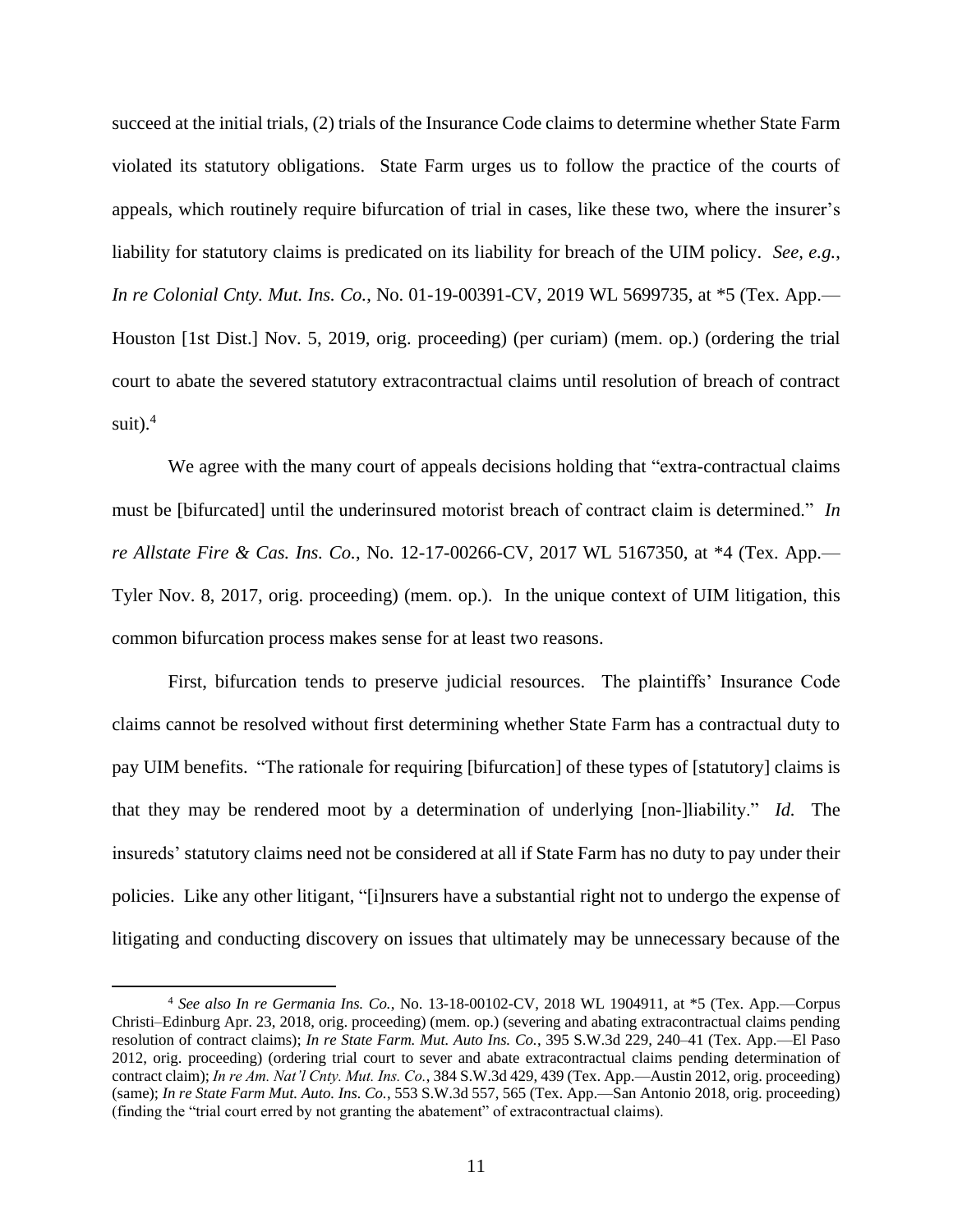result of the underlying tort case." *In re Colonial Cnty. Mut. Ins. Co.*, 2019 WL 5699735, at \*5; *see also In re Germania Ins. Co.*, 2018 WL 1904911, at \*4 ("If the causes were not severed, Germania would be required to put forth the effort and expense of conducting discovery, preparing for trial, and conducting voir dire on bad faith and other extra-contractual claims that could be rendered moot by the portion of the trial relating to breach of contract for uninsured motorist benefits.").

Second, bifurcation of trial is proper because evidence of the insurer's settlement offer may be admissible in one phase of the trial but inadmissible in the other. When determining whether an insurer has breached its UIM policy by failing to pay, courts frequently exclude evidence of a settlement offer because the offer "creates prejudice" by suggesting the insurer has already admitted some liability. *In re State Farm Mut. Auto. Ins. Co.*, 395 S.W.3d at 234; TEX. R. EVID. 408.<sup>5</sup> On the other hand, in the trial of bad-faith claims, the settlement offer is generally admissible as evidence of the insurer's good-faith (or bad-faith) efforts to resolve the claim. *See Liberty Nat'l Fire Ins. Co. v. Akin*, 927 S.W.2d 627, 630 (Tex. 1996). 6 "Absent [bifurcation], an insurer is presented with a 'Catch-22' in that its decision to admit or exclude evidence of a settlement offer jeopardizes the successful defense of the other [issue]." *In re State Farm Mut. Auto. Ins. Co.*, 395 S.W.3d at 234. "[I]n this situation, the trial court can only reach one decision which adequately

<sup>5</sup> *See also Akin*, 927 S.W.2d at 630 ("[T]he insurer would be unfairly prejudiced by having to defend the contract claim at the same time and before the same jury that would consider evidence that the insurer had offered to settle the entire dispute."); *In re Progressive Cas. Ins. Co.*, No. 12-20-00220-CV, 2020 WL 6065933, at \*3 (Tex. App.—Tyler Oct. 14, 2020, orig. proceeding) (mem. op.); *In re Old Am. Cnty. Mut. Fire Ins. Co.*, No. 13-11-00412- CV, 2012 WL 506570, at \*5 (Tex. App.—Corpus Christi–Edinburg Feb. 16, 2012, orig. proceeding); *In re Travelers Lloyds of Tex. Ins. Co.*, 273 S.W.3d 368, 374 (Tex. App.—San Antonio 2008, orig. proceeding); *In re Allstate Ins. Co.*, No. 06-05-00051-CV, 2005 WL 1114640, at \*2 (Tex. App.—Texarkana May 12, 2005, orig. proceeding) (mem. op.).

<sup>6</sup> *See also In re Miller*, 202 S.W.3d 922, 926 (Tex. App.—Tyler 2006, orig. proceeding); *In re Trinity Universal Ins. Co.*, 64 S.W.3d 463, 468 (Tex. App.—Amarillo 2011, orig. proceeding); *Tex. Farmers Ins. Co. v. Stem*, 927 S.W.2d 76, 80 (Tex. App.—Waco 1996, orig. proceeding); *State Farm Mut. Auto. Ins. Co. v. Wilborn*, 835 S.W.2d 260, 262 (Tex. App.—Houston [14th Dist.] 1992, no writ).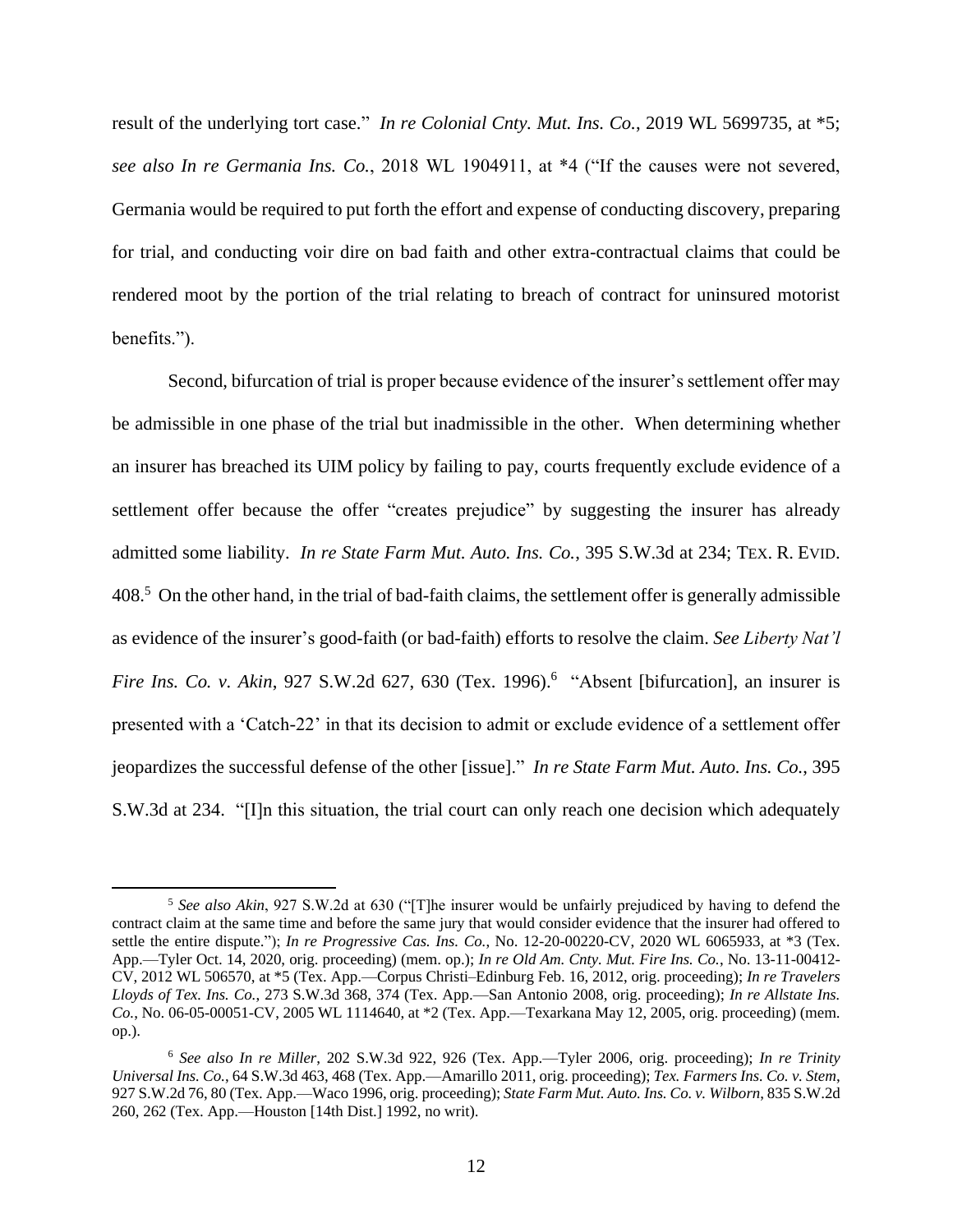protects the parties' rights and that is to order [bifurcation] of the [issues]." *In re Am. Nat'l Mut. Ins. Co.*, 384 S.W.3d at 435.

We agree with the consensus view of the courts of appeals on this point. Requiring State Farm to litigate its liability for UIM policy benefits alongside its liability for extracontractual claims would unduly prejudice the insurer and amounts to an abuse of discretion by the trial court. *See id.* at 434 ("[A] majority of intermediate courts of appeals have concluded that it is an abuse of discretion for a trial court to refuse to grant a severance of contractual claims from extracontractual claims when an offer of settlement has been made by the insurer.").

Of course, all the court of appeals cases cited above arise from cases involving both breachof-contract claims and Insurance Code claims. Nicastro and Dodds argue that their cases should be treated differently because they brought only Insurance Code claims. As a result, they contend, there is no breach-of-contract claim to "sever" and no claim to "abate." Even so, the logic of the commonly applied sever-and-abate rule applies with equal force here, although the procedural machinations may be slightly different. While Nicastro and Dodds pleaded their cases unlike past UIM plaintiffs, the showings they must make in order to recover are the same showings required of other UIM plaintiffs who pleaded both breach-of-contract and statutory claims and were required to try those claims separately.

Texas Rule of Civil Procedure 174(b) authorized the trial courts to bifurcate the trials of the insureds' Insurance Code claims, as requested by State Farm. The rule states: "The court in furtherance of convenience or to avoid prejudice may order a separate trial of any claim, crossclaim, counterclaim, or third-party claim, *or of any separate issue* or of any number of claims, cross-claims, counterclaims, third-party claims, or issues." TEX. R. CIV. P. 174(b) (emphasis added). Thus, the trial courts could have ordered separate trials on the predicate issues of the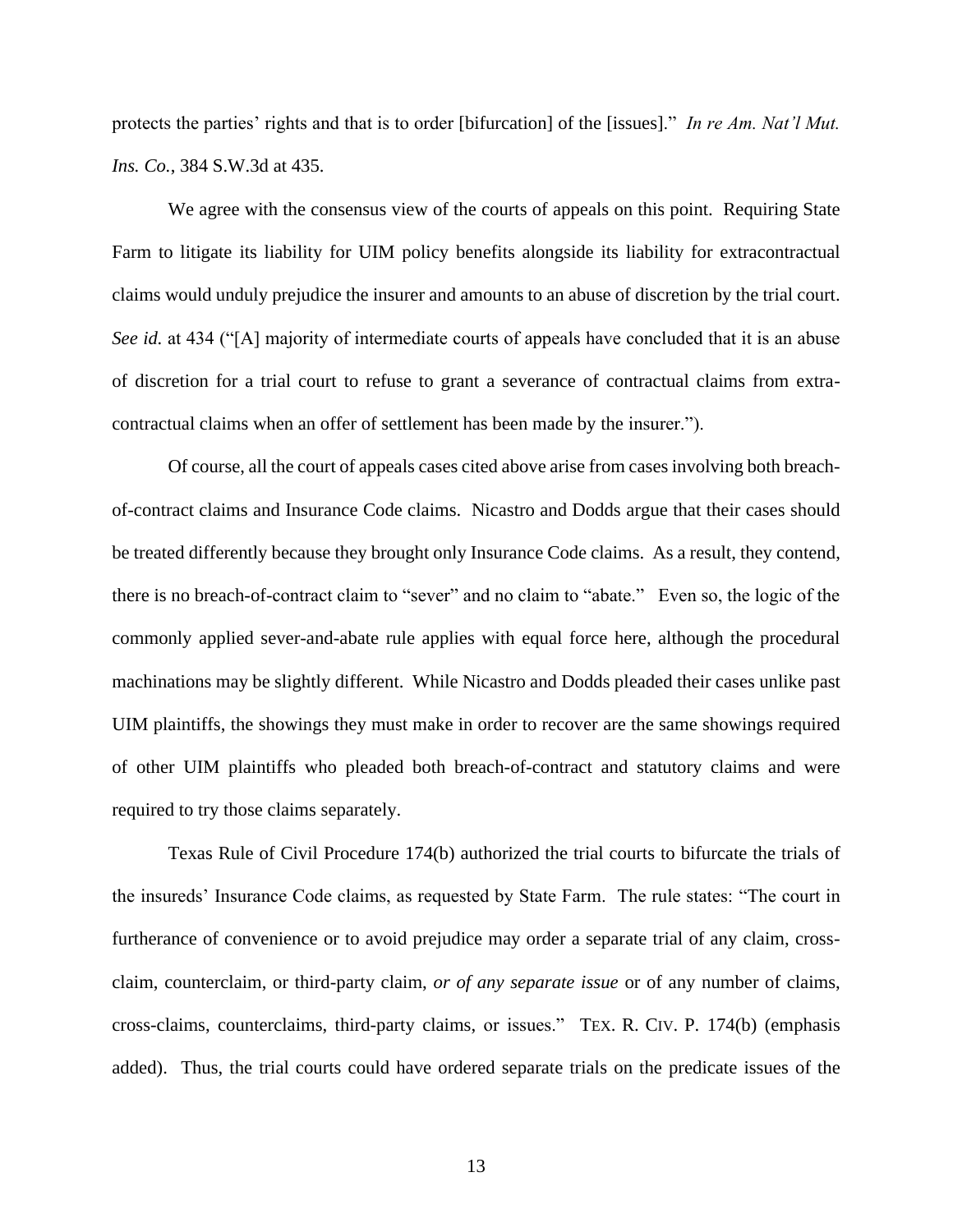insureds' entitlements to benefits under their UIM policies. Nicastro and Dodds need not "add causes of action to [the] ongoing litigation," as they contend, for the logic of the severance-andabatement rule to apply to bifurcation in their cases. Nor must they "file lawsuit[s] they do not want to bring." State Farm's motions sought bifurcation of the trials *of the Insurance Code claims*, pursuant to Rule 174(b), which would not require the plaintiffs to amend their pleadings or bring unwanted claims.

"When all of the facts and circumstances of the case unquestionably require a separate trial to prevent manifest injustice, and there is no fact or circumstance supporting or tending to support a contrary conclusion, and the legal rights of the parties will not be prejudiced thereby, there is no room for the exercise of discretion." *Womack v. Berry*, 291 S.W.2d 677, 683 (Tex. 1956). Because the Insurance Code claims at issue here require Nicastro and Dodds to make the very same showings as the many other plaintiffs whose UIM claims are routinely subject to bifurcated trials, the trial courts abused their discretion by denying State Farm's motions to bifurcate trial under Rule 174(b).

# **IV. ADEQUATE APPELLATE REMEDY**

State Farm argues it lacks an adequate appellate remedy due to the time and money it would waste waiting on the eventual reversal of improperly conducted proceedings. Nicastro and Dodds respond that State Farm has an adequate remedy by appeal: "It can pursue discovery, attempt to prove that it did not violate the Insurance Code, and seek summary judgment, a declaratory judgment, prevail at trial, and if it fails at any of these options, it can always challenge the sufficiency of the evidence (or any other adverse ruling) in a traditional appeal." Real Party in Interest's Response at 2–3. We agree with State Farm.